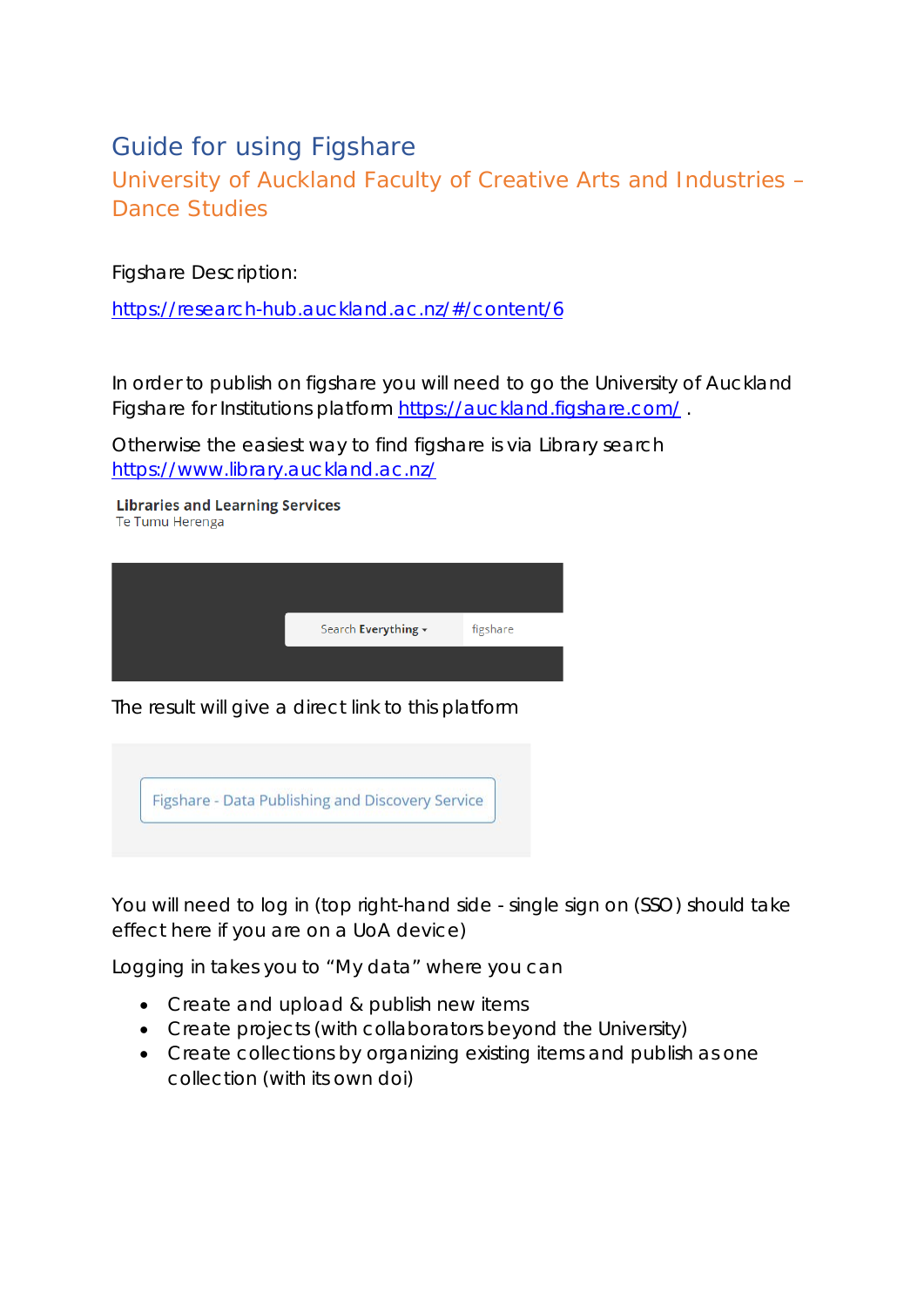## Uploading files to Dance Studies figshare site

## **First time using Dance Studies Group site**

You will receive an email invite to join the figshare group site for Dance studies. Click on this link - it will take you to the "Activity" tab in "My data" with another link to "Join Dance Studies". This will take you to the project page that publishes to the Dance Studies Group site. You can now upload items to the site.

Once invited you can access the site via the "Projects" tab in "My Data"



Click on the title and then you will be given the option to "*Add a new item*" or "*Add a note*"

- **An item** can be published and available publicly
- **A note** is purely for the project page and will not be made public

## **To add a new item**

You will need to complete the requirements of the form.

In order to publish your research, you must provide information in the following highlighted fields as a minimum (green dots on site). Additional fields are available to include relevant information such as venue, date, etc.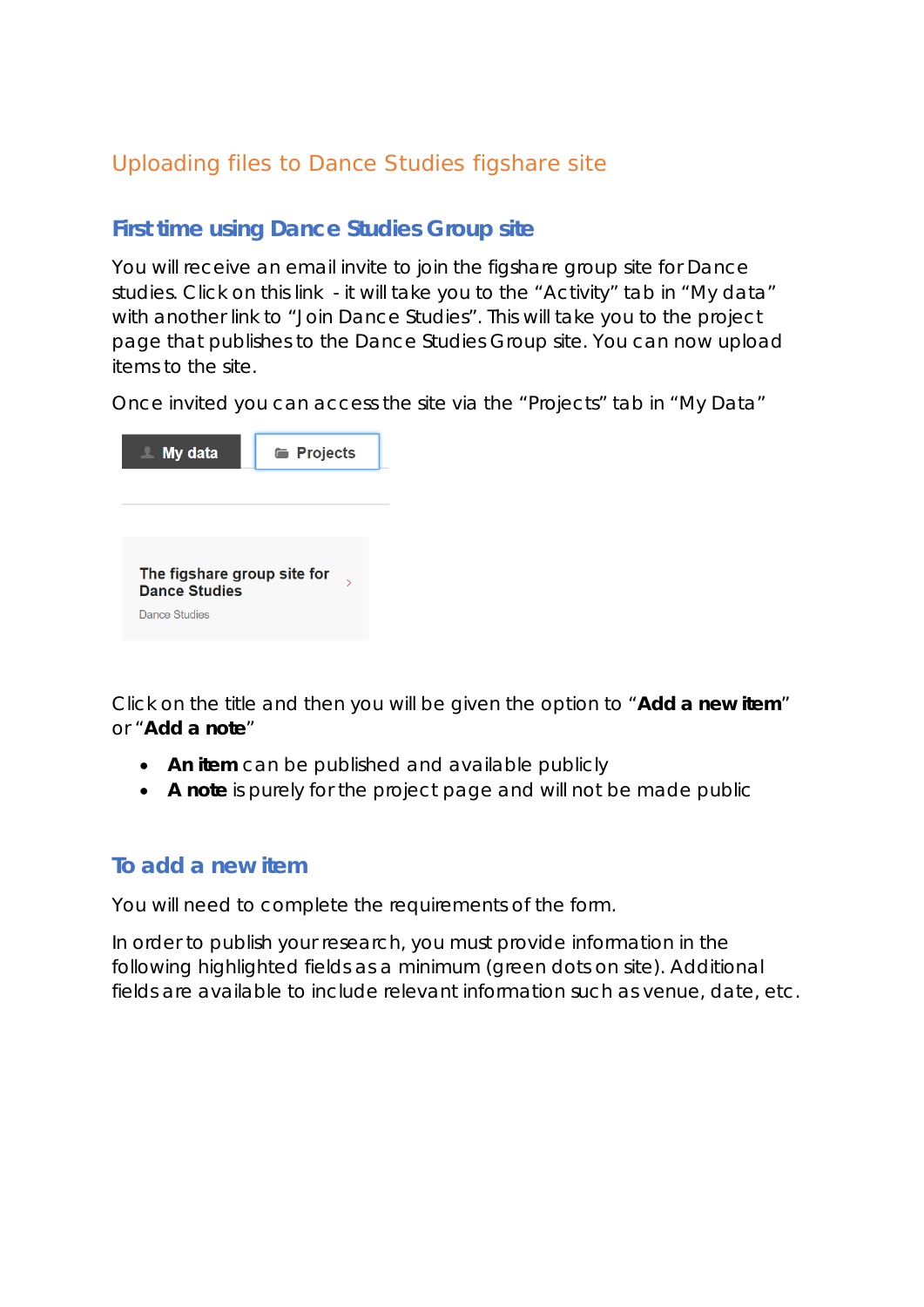#### **Title - REQUIRED**

Give your item a descriptive title that is more than just a file name. This will help discoverability in search engines. For Dance Studies, if the title description of the output is not explicit i.e. "performance" or "choreography", then add to the title and year

e.g. Last man standing – Performance 2019

Fifth World - Choreography 2018

### **Author (Creator/Main protagonist) – REQUIRED**

The person uploading the files will appear in this field. Include any colleagues/collaborators as necessary. The system will pick up UoA staff/doctoral/PG students.

### **Categories - REQUIRED**

The category applicable to most Dance research outputs is **"***Studies in Creative Arts and Writing"* – you will need to scroll down to find this.

| Select categories                           |   |
|---------------------------------------------|---|
| search categories by keyword(s)             | æ |
| Physics                                     |   |
| Psychology                                  |   |
| Social Science                              |   |
| <b>Studies in Creative Arts and Writing</b> |   |
| <b>Studies in Human Society</b>             |   |
| Technology                                  |   |
|                                             |   |

Within this category you will find the subcategory *Dance.*

#### **Group** *-* **REQUIRED**

Use the drop down to complete this form.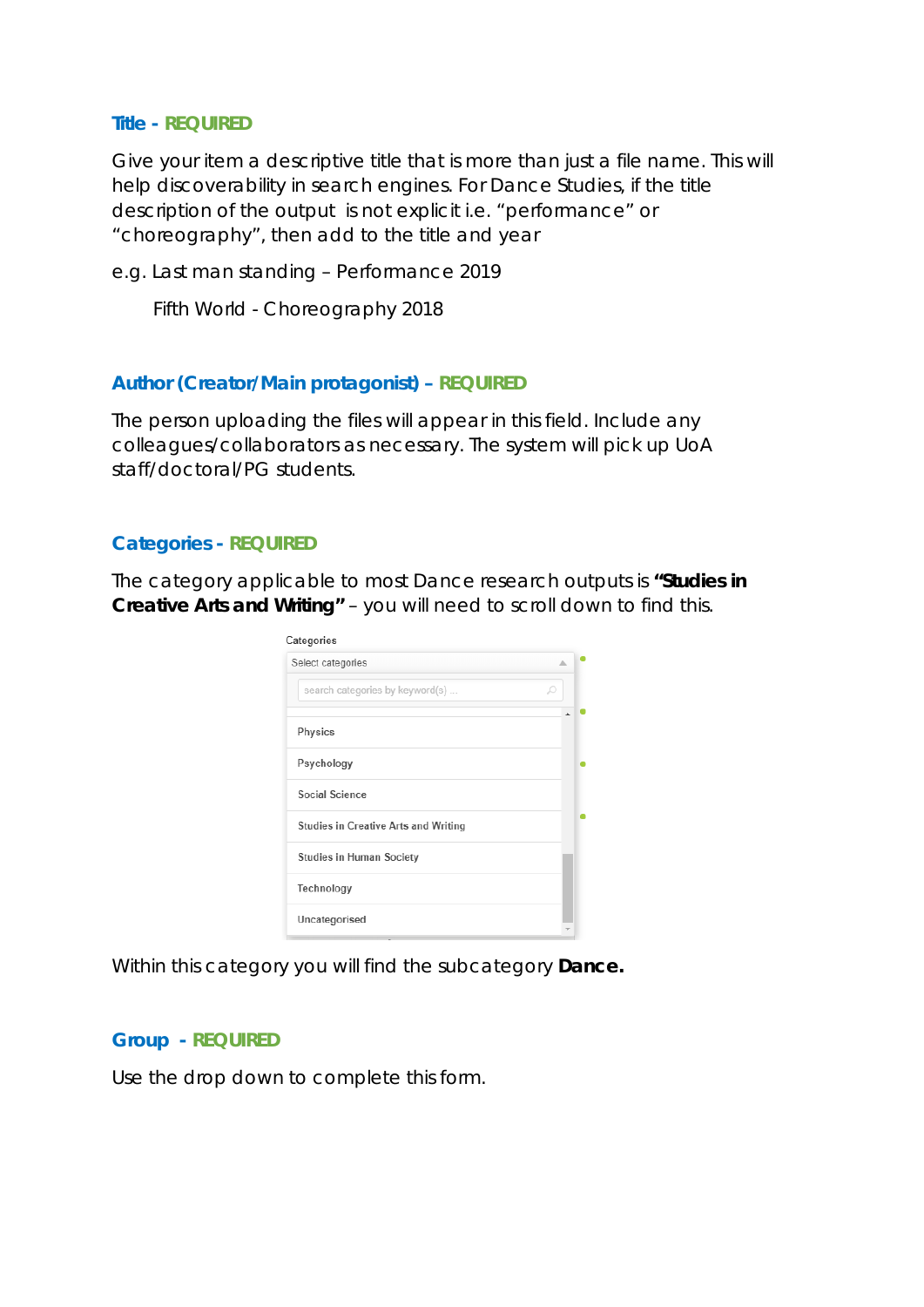## **Item Type - REQUIRED**

This field is best used for the file format of your item. This table outlines previous research outputs (as per Research Outputs) for Dance studies and aligns them with the most suitable figshare Item type available currently.

| <b>Item Type [figshare]</b>                                                                                                                                                                                     | <b>Research output types - Dance</b><br>specific                                                                                                            |
|-----------------------------------------------------------------------------------------------------------------------------------------------------------------------------------------------------------------|-------------------------------------------------------------------------------------------------------------------------------------------------------------|
| Figure: Generally, photos, graphs<br>and static images that would be<br>represented in traditional pdf<br>publications                                                                                          | Performance image, exhibition,<br>artifact                                                                                                                  |
| Media: Media is any form of<br>research output that is recorded<br>and played. Most commonly video<br>but can be audio or 3D<br>representations                                                                 | Performance, exhibition, video<br>presentation, artifact, media                                                                                             |
| Journal contribution: Any type of<br>content formally published in an<br>academic journal, (usually peer-<br>reviewed)                                                                                          | The UoA Research Outputs system is<br>best place for reporting these<br>outputs                                                                             |
| <b>Presentation: Academic</b><br>presentation can be uploaded in<br>their original slide format - videos of<br>presentation can be uploaded as<br>media                                                         | Slide presentation, Oral presentation<br>not at a conference                                                                                                |
| Online Resource: Any type of<br>resource available online                                                                                                                                                       | <b>Internet publication</b>                                                                                                                                 |
| Preprint: Manuscripts made publicly<br>available before they have been submitted<br>for peer-review. Can be draft or final version<br>but must not have been accepted for<br>publication at time of submission. | Potentially could use figshare for this<br>if formal publication of article is<br>considerably far in the future.                                           |
| <b>Book:</b> Generally long-form<br>documents, specialist work of writing<br>containing several chapters or a<br>detailed written study                                                                         | The UoA Research Outputs system is<br>best place for reporting these<br>outputs UNLESS they are unlikely to<br>be published elsewhere e.g. report,<br>quide |
| Conference contribution: Any type<br>of content contributed to an<br>academic conference, such as<br>papers, presentations, lectures or<br>proceedings                                                          | <b>Conferences</b>                                                                                                                                          |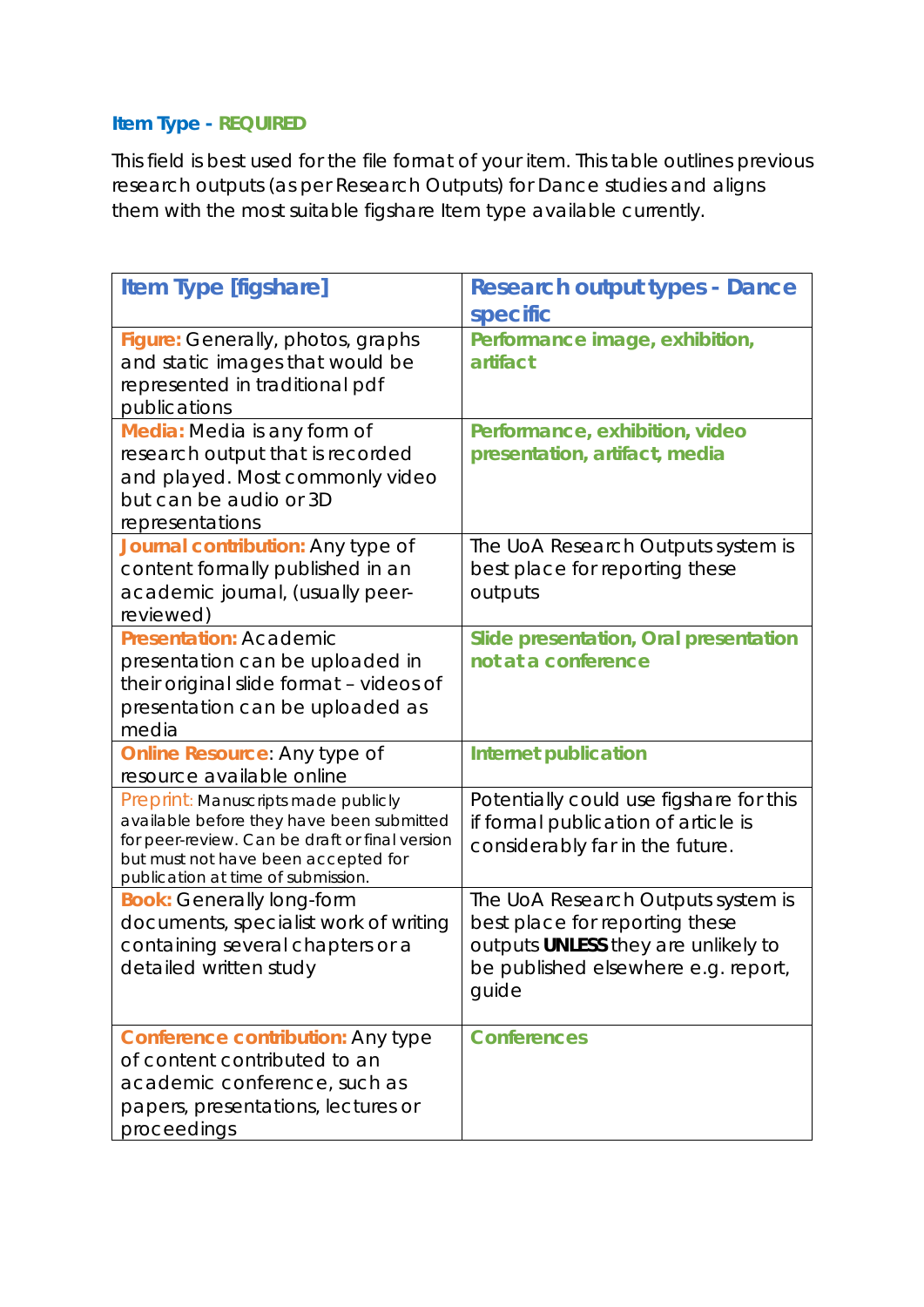## **Keywords – REQUIRED**

Add keywords to help make your research more discoverable. This is important for research impact and promotion. There is no limit but aim for between 5-10 keywords. As well as describing content keywords can include faculty name, department etc.

e.g. UoA Dance, Dance Studies, Performance, Group performance, improvisational dance etc. etc.

## **Description - REQUIRED**

Use this field to provide as much context as possible.

Collaborators, event, methodologies and technologies can all be entered.

Also include all relevant information that ensures you are adhering to any legal or ethical requirements. If you have used a soundtrack was created by your collaborators or that has creative commons licensing, then attribute appropriately at the end of your description.

**To find Creative Commons Music**

[https://creativecommons.org/about/program-areas/arts-culture/arts-culture](https://creativecommons.org/about/program-areas/arts-culture/arts-culture-resources/legalmusicforvideos/)[resources/legalmusicforvideos/](https://creativecommons.org/about/program-areas/arts-culture/arts-culture-resources/legalmusicforvideos/)

**Specifically** include this wording for third-party soundtracks that may have been used and fall under commercial copyright:

*"These dance works are protected by copyright, which either belongs to the artist or artists. The music has been copied under licence for the educational purposes of the University of Auckland and may not be further copied or shared."*

[This protects your copyright and that of the third party – it still allows for the item to be accessed for teaching purposes with the figshare doi]

## **Funding**

Use for stating any funding/sponsorship etc. received

## **References**

Links to related content – links need to be in full and valid to work.